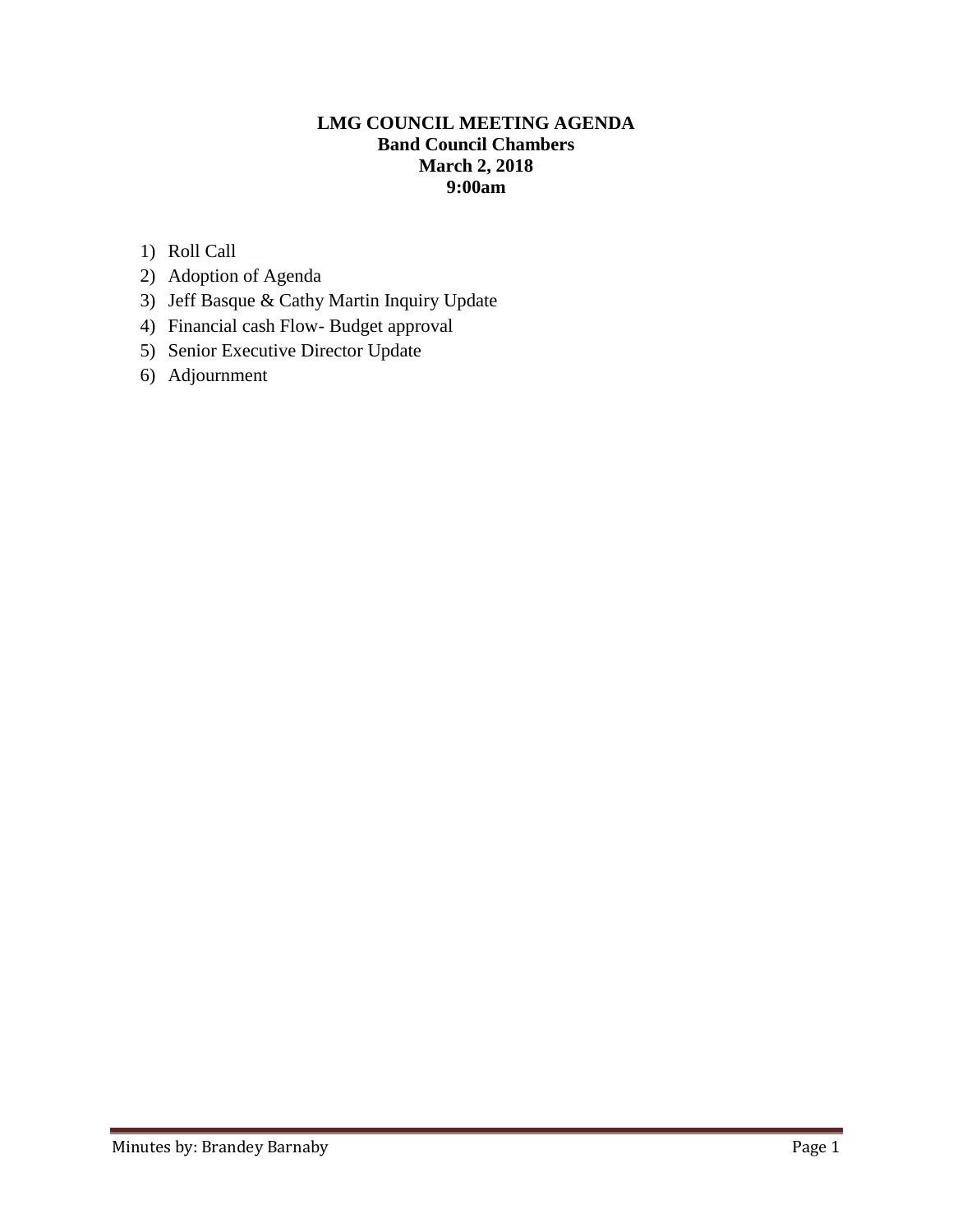### **1. Roll Call**

### **LMG COUNCIL ATTENDEES:**

Chief Darcy Gray Councillor Annette Barnaby (Phone) Councillor Calvin Barnaby Councillor Lorna Sook Councillor Sky Metallic Councillor Wendell Metallic Councillor John M. Vicaire Councillor Lloyd Alcon Councillor Kevin Methot (9:45) Councillor Cathy Martin (Phone)

#### **Absent:**

Councillor Chris Wysote Councillor Gordon Isaac Jr. Councillor Sheila Swasson

#### **2. Agenda items**

Council made a motion to approve the agenda.

Moved: Councillor Wendell Metallic Second: Councillor Lloyd Alcon Passed

#### **3. Inquiry Update**

A motion was made to accept the BASQUE, Jeff Inquiry Report 2017.

Moved: Councillor Wendell Metallic Second: Councillor Lorna Sook Abstain: Councillor Calvin Barnaby, Councillor Kevin Methot, Councillor Annette Barnaby Passed